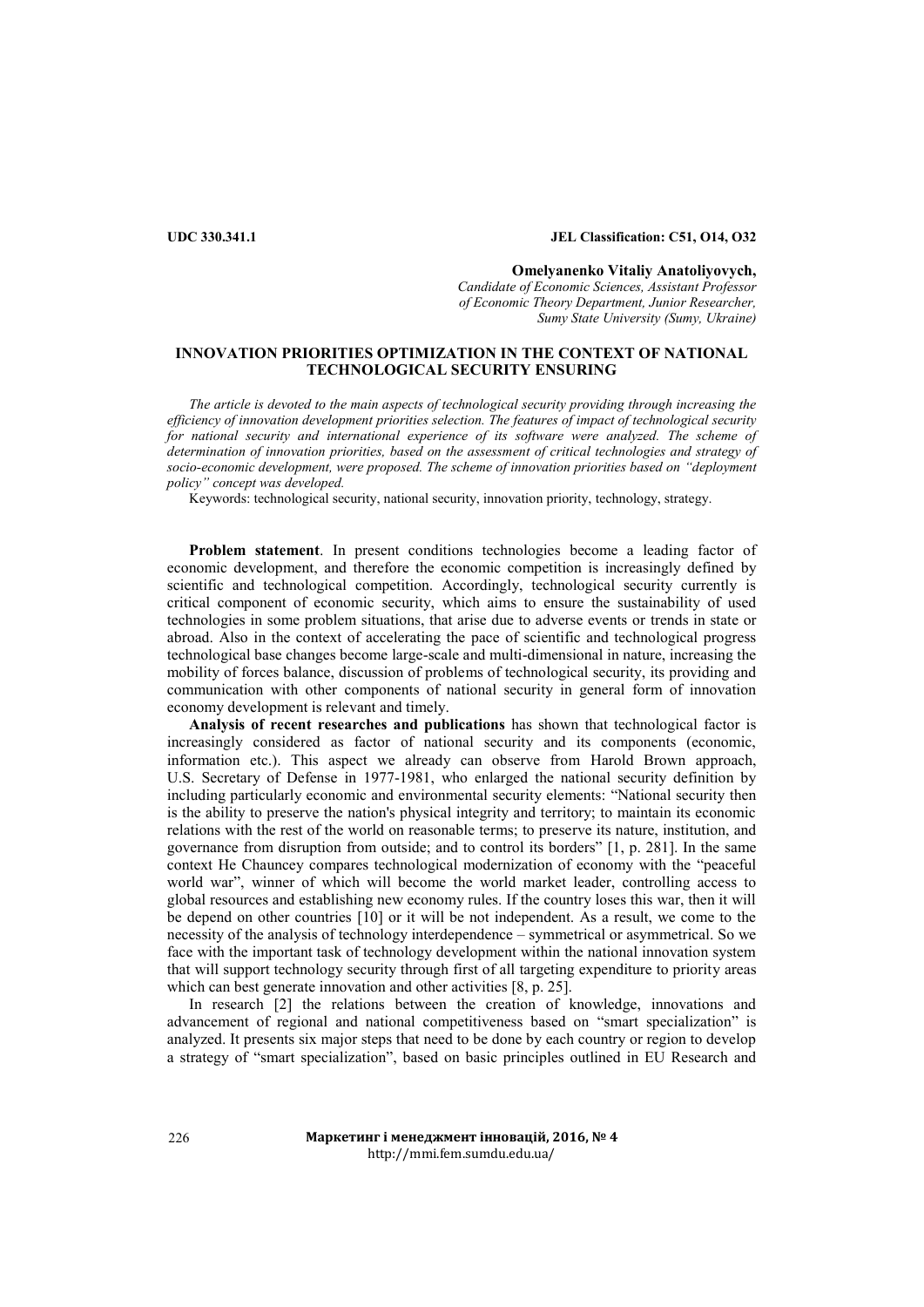Innovation Strategies for Smart Specialization. Particular attention is given to the use of fourlink spiral concept (Quadruple Helix). This concept extends the Triple Helix paradigm, focusing on the fact, that along with science, industry and state, society also plays a key role in innovation process which is often the end-user of innovations and therefore significantly influences on the creation of knowledge and technologies across the supply and implementation of custom function [4]. So we see that technologies and its base are also closely involved in national security through different macroeconomics mechanisms.

In our previous studies [5; 7] we have underlined that Quintuple Helix and extends International Helix (that additionally reflects factors of innovation globalization) models of the ecosystem of innovations as the self-organizing system, where is available all complex of the resources, necessary for creation and growth of the innovative and technological companies, and the relationships between participants of innovative process are harmonized.

So the analysis of recent researches and publications has shown that today conceptual development of technological security problems is rather incomplete and at uncertain stage. This is caused by problems in study of technological interdependence of problems of symmetry and asymmetry of states [9], insufficient search of ways of generation (determining) the optimum ratio of national development priorities and the most efficient ways of state integration into the international labor division. In addition, comparative analysis of global experience, that takes into account peculiarities of the national innovation system, is important.

So, **the aim of research** is to analyze the characteristics of selection of innovative development priorities in context of implementation of technological security policy providing. As a basic methodology of this research we propose to consider (1) cross-sectoral linkages as a tools of technologies analysis and (2) policy deployment (original – Hoshin Kanri concept) as a system approach that ensures the integrated development of high-tech products and associated processes from product concept development to disposal stage. Indicated approach is very important for establishing integrated national innovation systems as it was noted by us in previous studies [7] on example of cross-sectoral intercluster cooperation that is an important part of innovation and technological security policy.

**Main material**. Based on results of previous studies [9] we propose to consider technological security in the context analysis of relationship of autonomy and competitiveness of innovation system. For the more accurate understanding of the role of technological security we illustrate its impact on the national security on example of communication equipment.

Operators of transmission networks that provide a full range of modern multimedia communication services as for society and for state and military control institutions, build their networks exclusively using equipment from companies such as Cisco (US), Siemens (Germany), Huawei (China) and others. Equipping of stationary communication centers with modern digital communications and a large number of equipment, that was purchased from foreign firms – NEC (Japan) and Juniper (USA) of high technological level, which can't be doubted, did not ensure the national information and technological security. This can lead to loss of control and the handling of national information and telecommunication networks, which, in turn, leads to serious consequences for economy, lower defense capability to critically dangerous levels and serious restrictions of national interests. US State Department understand it and in 2012 and prohibited the use in public communication networks equipment of Chinese firms Huawei and ZTE, which was recognized as some kind of "cyber weapon", which deals with the threat to national security. As a result all developed countries are trying to prevent the presence on their networks of foreign telecommunications equipment. In US the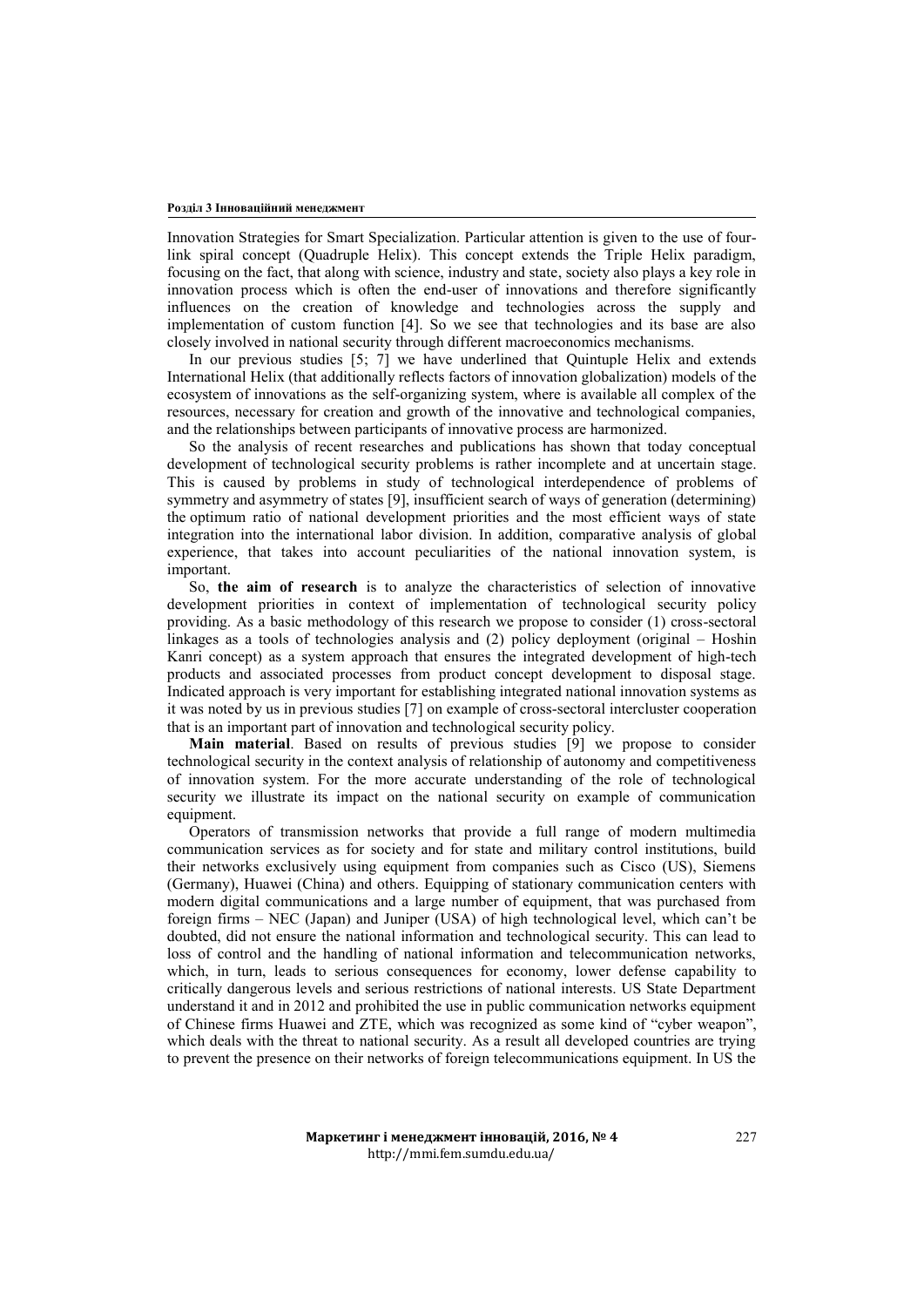### *В.А. Омельяненко.* **Оптимізація інноваційних пріоритетів у контексті забезпечення національної технологічної безпеки**

whole telecommunications network is based only on national facility, in leading EU countries the non-residents share in networks is less than 10%.

In Ukraine approximately 90% of telecommunications equipment is supplied by foreign producers [9]. This is caused by the fact that since the early 90's of XX century domestic market was actually closed for domestic producers and for development of modern telecommunications equipment practically any budgetary resources were not allocated. This area is still not included in the public interest area despite the current situation in the country. It should be noted, that not all leading countries have their own rockets, planes, tanks, but all of them has modern communication industry and heavily invest in its development.

This example clearly shows the importance of only one type of technologies for national security. Not reducing the value of armed forces, it is quite clear, that the issue of national security is moving into economic and social sphere ("soft power"), and technological field takes priority position. But the full range of R&D can't afford any country, and the question of increasing the share in local and global high technology market segments is constantly solved in developed countries, but the topic of import substitution as a kind of task is not considered.

In Fig. 1 we show the evolution directions of innovation system, which can be the basis for the technology roadmap for purpose of securing by country the leading positions in technological chain. This scheme allows to analyze the relationship between the emerging prospects of product development towards independence in critical components.



*Figure 1* – **Technological linkages priority evaluation**  (author's development)

Also we propose to consider global trends. In last two decades there it has been an active transition from "technological self-reliance" towards "technological interdependence". And this process is gaining even in military-oriented R&D. That's why it's important to note that growth of interdependence in many ways, including the key areas of scientific and technical progress, doesn't exclude independent scientific and technical innovation system. Therefore, based on the analysis of competitiveness, we propose to consider strategic economic security as a process of long-term monitoring of the evolution of economic and non-economic aspects of the market and identify potential markets and their opportunities and threats.

The similar approach can be applied for technological security. We believe that the fundamental base of technological security is highly efficient national innovation system, possibly including an effective system of technological forecasting. Among the most important factors of efficiency of national innovation system from a position of technological security we underline necessity to provide effective interaction between military and civilian

> **Маркетинг і менеджмент інновацій, 2016, № 4** http://mmi.fem.sumdu.edu.ua/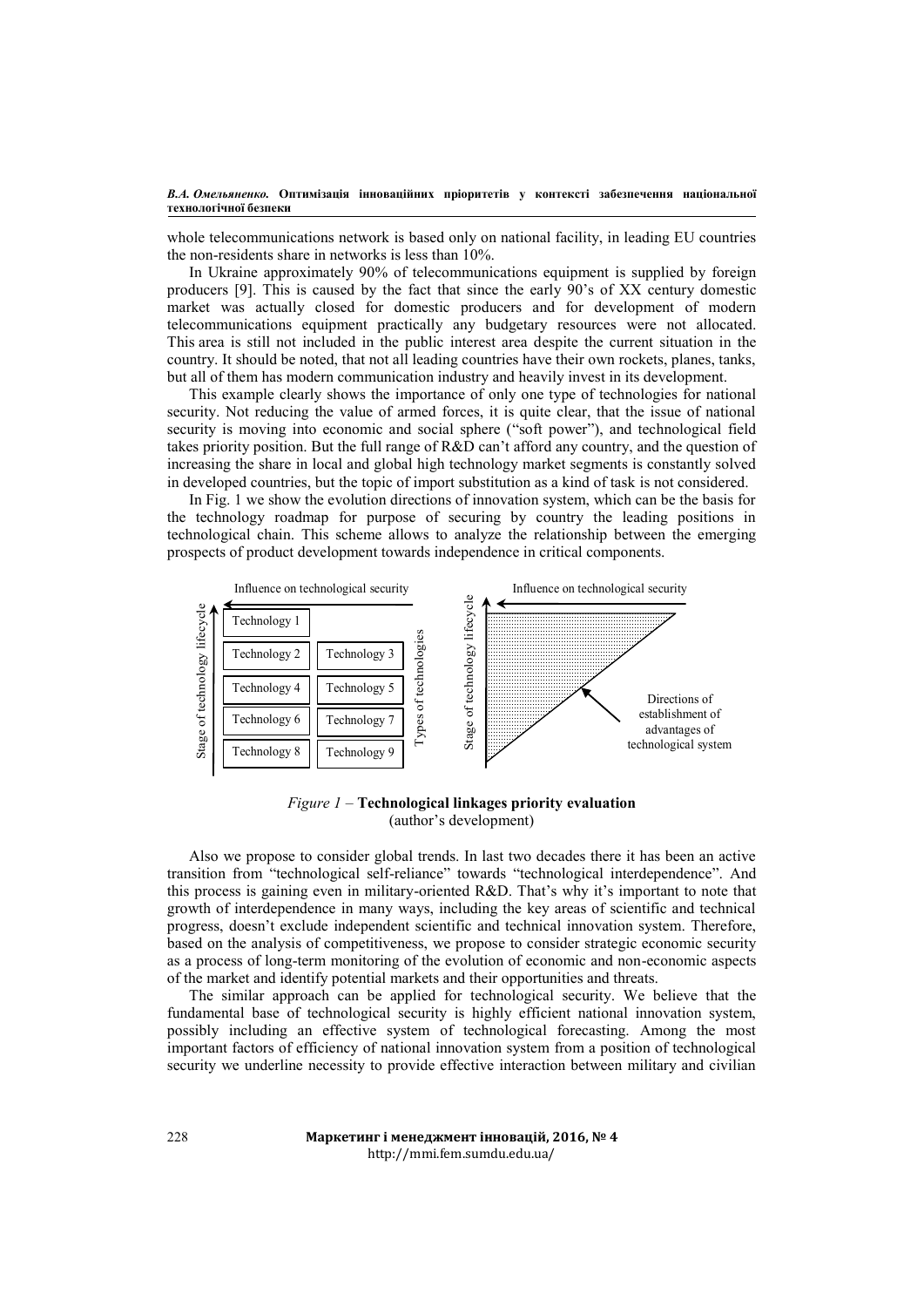sectors of economy, creating high-quality technology transfer mechanism and so on.

Considering the scope of scientific and technical relations in Ukraine according proposed approach we can note the presence of such internal threats:

*–* absence of clear priorities of science and technological policy;

*–* destruction of scientific and technological potential, especially in the basic sciences;

*–* reducing the efficiency of transfer of scientific and technical achievement for development of economic, social and defense capabilities;

*–* increasing of scientific and technological backwardness and loss of leading positions in number of priority areas of science and technology;

*–* transfer for low price (up to 5-10%) abroad scientific and technological developments;

*–* external outflow of specialists with high professional readiness (up to 100 thousands).

To the most actual external threats we should include:

*–* destruction of international scientific linkages (innovation and production chains);

*–* expansion of scientific and technical intelligence from foreign countries.

Also among the system threats towards technological development of Ukraine we can name so-called "traps" of "technological backwardness", "technological borrowing", "coordination trap" (issues a command economy and corrupt bureaucratic capitalism, characterized by rent-oriented behavior) and other institutional problems. Also challenging is management and measurement of condition and effect relationships in innovative structures.

Based on analysis of possibilities of using the capacity of international environment, eliminating the technological gap between Ukraine and leading countries in framework of technological security provision should be implemented not by increasing the one-side transfer of foreign technologies, but with the improvement and development of national critical technologies based on foreign experience. Also positive balance of international technology transfer in future can't be achieved the growth of dumping policy with the expansion of volumes of these technologies only when the country has to spend a resources, which is beneficial only for foreign partners. This balance should be focused on system-level processes, it is necessary to speed up the development of its own technology base, that can eliminate existing or possible "technological blockade".

Protection of sensitive technology systems and intellectual property in the first place should apply 15*-*20% of systems from the list of critical technologies (for Ukraine it includes special electronics, defense, security and space technologies, micro- and nanotechnologies, self-learning technological complexes and energy saving technologies). All these directions in our opinion can be successfully developed within the intersectoral clusters (for example space technologies for high-tech agriculture, self-learning complexes for space engineering etc.).

In analyzing the technological security, we should take into account the fact, that significant impact on international relations restructuring and world dynamics deals with the technological developments and changes in different states. For example, developing countries (China, India, Brazil etc.) are actively exploring the advantages of new technological structure (nano-, bio-, cognitive and information technologies, NBIC), searching for new competitive advantages and begin to displace the former leaders. US, UK and other leading EU countries have to make great efforts to overcome the negative consequences of systemic crisis of capital overaccumulation in areas of previous industrial and technological structure and its structures.

So, we can conclude, that in Ukraine state regulation in field of forecasting, international technology cooperation and technology transfer will play a significant role for technological security. The perspective way is to integrate basic technologies and dual-use technologies in a single high-performance system through intersectoral linkages. Based on mentioned above, we propose a mechanism of technological security providing, based on socio-economic importance and intersectoral aspects (Fig. 2).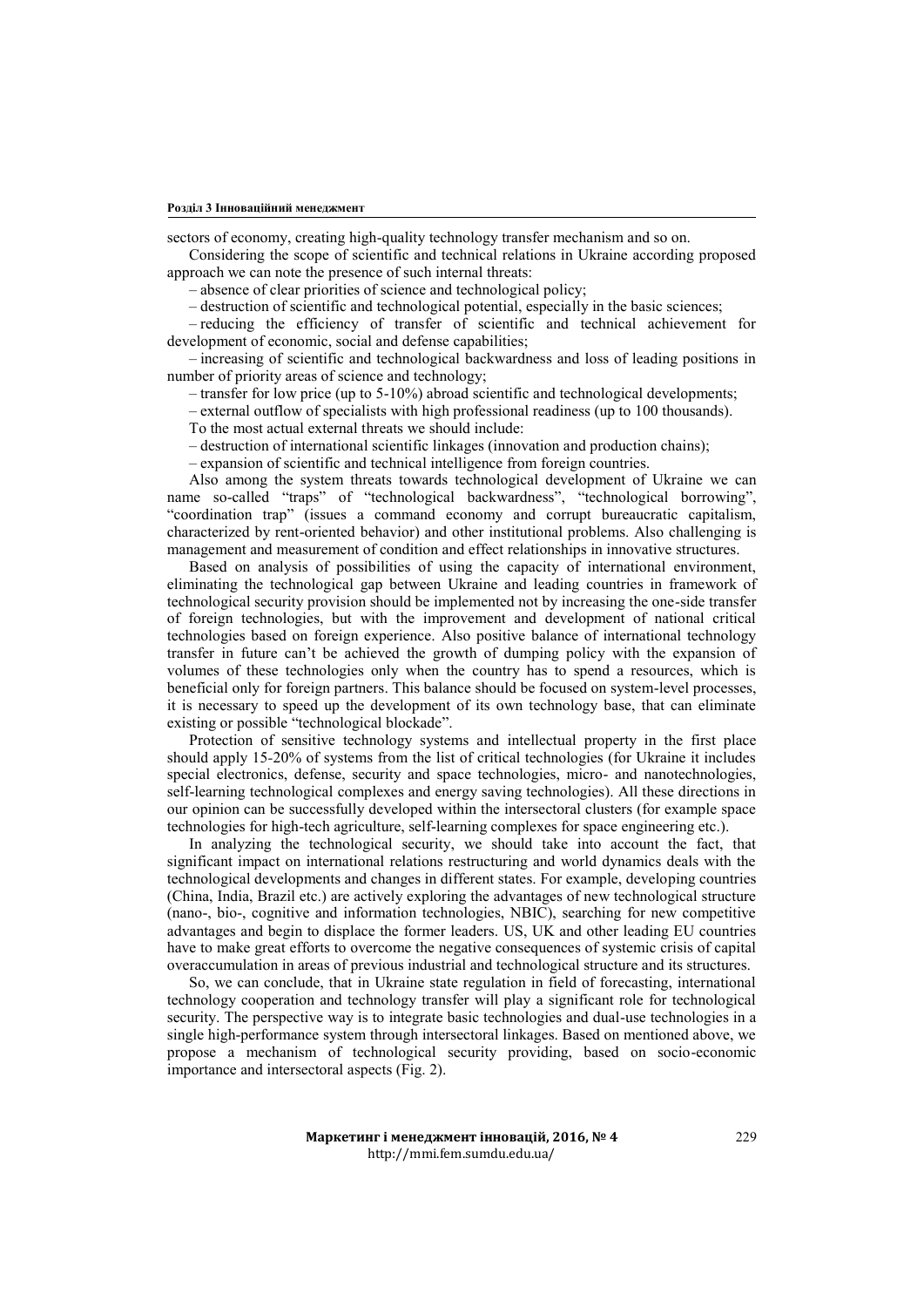*В.А. Омельяненко.* **Оптимізація інноваційних пріоритетів у контексті забезпечення національної технологічної безпеки** 



*Figure 2 –* **Technological security and priorities interrelation** (author's development)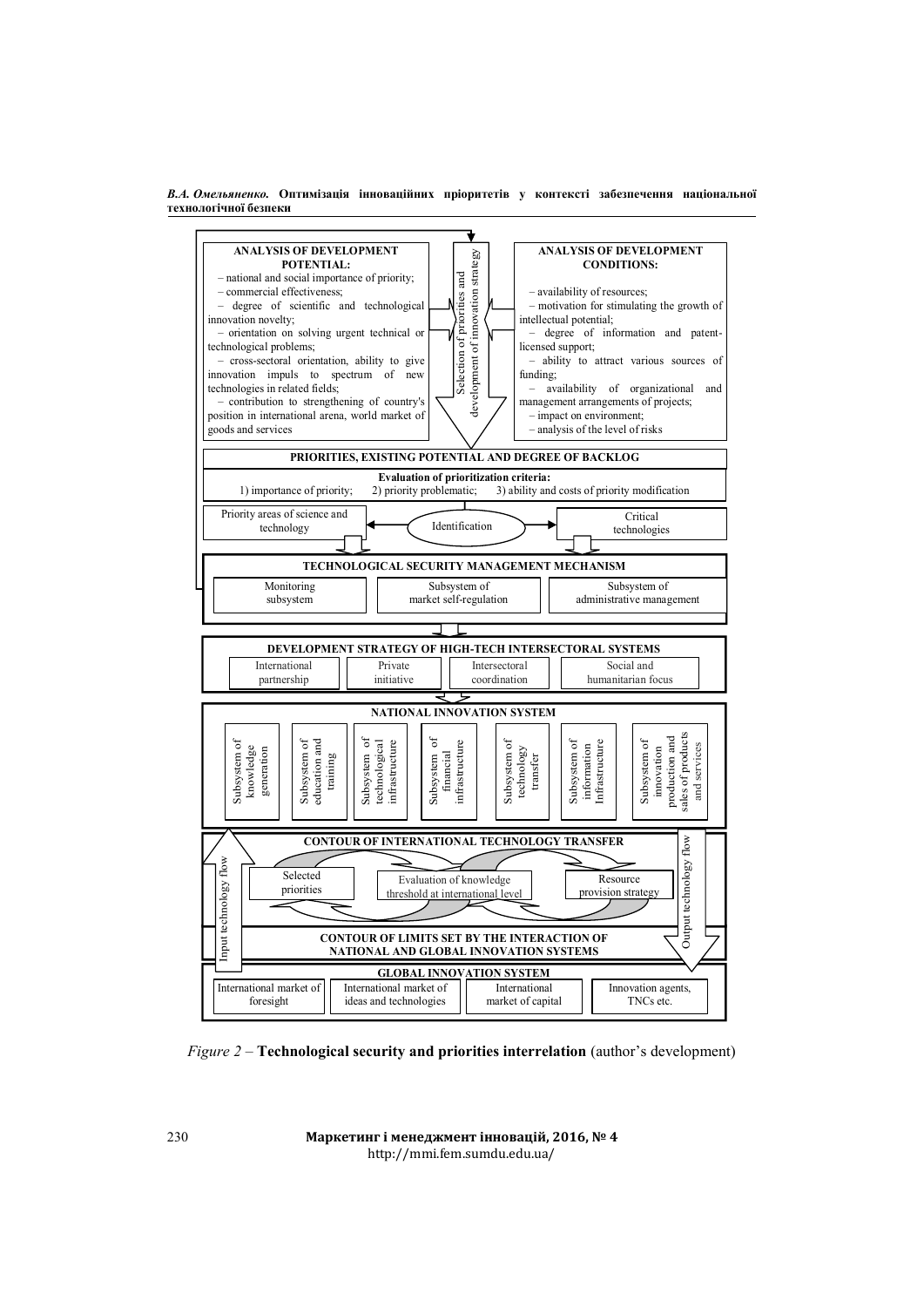#### **Розділ 3 Інноваційний менеджмент**

When process of technological security provision, we suggest to use the methodology deployment policy (Hoshin Kanri concept), that is applied for planning, establishing and implementing the objectives of analysis and development of technologies, which ensures the coordination of all actions aimed at achieving a properly formulated strategic goals.

The action plan of technological security providing through the evolutionary strategy includes a number of stages, at which information spreads from the top level management to lower-level management positions and other economic agents, and then generalize from the bottom up through the hierarchical management structure several times:

- 1. Selection of key challenges.
- 2. Selection of the strategic directions of development and support of strategic change.
- 3. Approval of operational management strategy.
- 4. Management that is based on elaborated policy.
- 5. Deployment the policy and implementation of chosen strategy.

Thus, according to this scheme the first step is to identify the threats to technological security (vulnerability) with its future projection on an innovation system for the next stages of the analysis.

The second step is the analysis of the priorities is applying the principle of Pareto "20 to 80", according to which from the all the priorities that have been allocated we need to select 20%, analysis and optimization of which that we need to do in the first place (they can give up to 80% of the results and threats). To solve this problem in practice, we propose to use following prioritization criteria (priority importance; priority problematical; the possibility and the cost of the state changes in priority).

 Importance of priority is the first criteria, characterizing the extent of its contribution to the achievement of strategic objectives. For innovation system optimization first of all we need to choose the most important (or critical) priority, because it`s improvement will provide the greatest result for technological security.

The second criteria used for priorities allocation is its degree of problem level. If priority is important, but at the same time its indicators are at fairly good level, there is no reason to deal with its optimization. The classic definition of problem in the case of this research can be formulated as the gap between aspiration and reality. In other words, the problem is the difference between the target and current state and therefore priority with problem is characterized by the difference between the desired and current indicators of its performance have to be formed based on situational analysis according to sectoral specific and influence on other types of security.

Here we can name an example of priority selection in Ireland, which is an case of successful integrated approach based on technology and market foresight as well as publicprivate partnership [6, p. 6]:

1. The priority area is associated with large global market (markets) in which domesticbased enterprises already compete or can realistically compete.

2. Publicly performed R&D is required to exploit the priority area and will complement private sector research and innovation.

3. State has built or is building strengths in research disciplines relevant to priority area.

4. The priority area represents an appropriate approach to recognized national challenges and/or global challenges, with which state should respond.

On the basis of the use of international experience we offer strategic approach to developing and implementation of technological security providing policy:

- analysis of strengths, weaknesses, threats and opportunities of country's and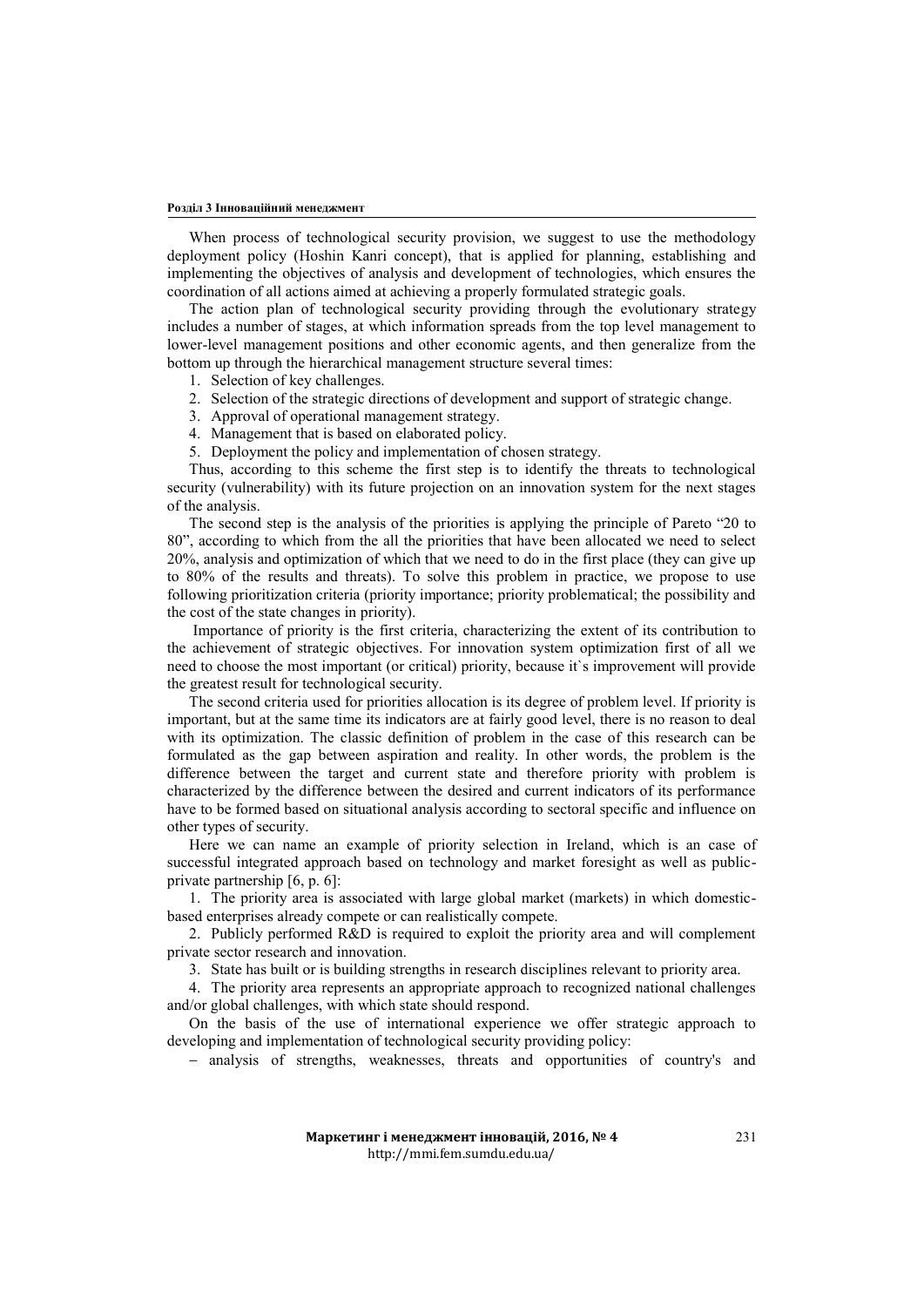*В.А. Омельяненко.* **Оптимізація інноваційних пріоритетів у контексті забезпечення національної технологічної безпеки** 

technological sectors competitiveness to ensure security;

- definition of overall development priorities and objective (target) function;

- specification of criteria of selection of priorities based on creation of intersectoral linkages map;

- determination a set of available support tools;

- determination of necessary costs for use of each instrument (the necessary budget and possible indirect public losses), as well as the benefits derived from the use of tool (social benefits – direct and indirect revenues, cross-sectoral effects etc.);

- determination of effectiveness of each instrument and possible synergies (multiplier effects) in optimal conditions of use;

planning of available resources (including future opportunities for additional revenue);

- selection of optimal set of tools, maximizing the objective function for given level of funding or minimizing costs subject to achievement of objectives;

assessment of effectiveness of policy implementation and course correction.

**Conclusion and perspectives for further research**. The state's ability to engage in complicated tech activities is a characteristic of scientific, technical and technological level of its development as well as has great impact on economic situation and national security and assists enhance its international prestige. However, the development of such industries and requires the creation of efficient innovation system and international cooperation mechanisms to compensate for negative effects of unilateral scientific and technological development based on priorities, that reflect the existing potential and strategy goals.

In further researches it is necessary to develop methodological approaches to address specific issues, related to objectives of uncertainty and appropriate criteria of innovation priorities selection, in particular to solve such problems of optimization:

1. The problem of normalization of criteria of priorities selection, that is to bring selection criteria to common (dimensionless) measurement scale.

2. The problem of choice of optimality principle, that is to establish in what way an optimal set of priorities is better than other solutions.

3. The problem of accounting criteria priorities.

4. The problem of calculating the optimum of tasks, based on combination of linear, nonlinear, discrete optimization methods etc. for optimum calculation.

1. Brown H. Thinking about national security: defense and foreign policy in a dangerous world. As quoted in Watson, Cynthia Ann. – [U.S. National Security: A Reference Handbook.](https://books.google.com/books?id=KnlIR4YO2vsC) Contemporary world issues. – 2008. – ABC-CLIO.

2. Carayannis E. Quadruple Innovation Helix and Smart Specialization: Knowledge Production and National Competitiveness / E. Carayannis, E. Grigoroudis // Foresight and STI Governance. – 2016. – Vol. 10, No 1. – P. 31-42.

3. Glennie A. How innovation agencies work: International lessons to inspire and inform national strategies [Electronic resource] / A. Glennie, K. Bound. – London : NESTA, 2016. – Access mode: [https://www.nesta.org.uk/sites/default/files/how\\_innovation\\_agencies\\_work.pdf.](https://www.nesta.org.uk/sites/default/files/how_innovation_agencies_work.pdf)

4. Innovation and Growth. Rationale for an Innovation Strategy [Electronic resource]. – OECD, 2007. – Access mode: http://www.oecd.org/science/inno/39374789.pdf.

5. Krapyvny I.V. International innovation networks as new stage of innovation development [Electronic resource] / I.V. Krapyvny, V.A. Omelyanenko, N.O. Vernydub // Economic Processes Management. – 2015. – №1. – Access mode: http://epm.fem.sumdu.edu.ua/ download/2015\_1/2015\_1\_17.pdf.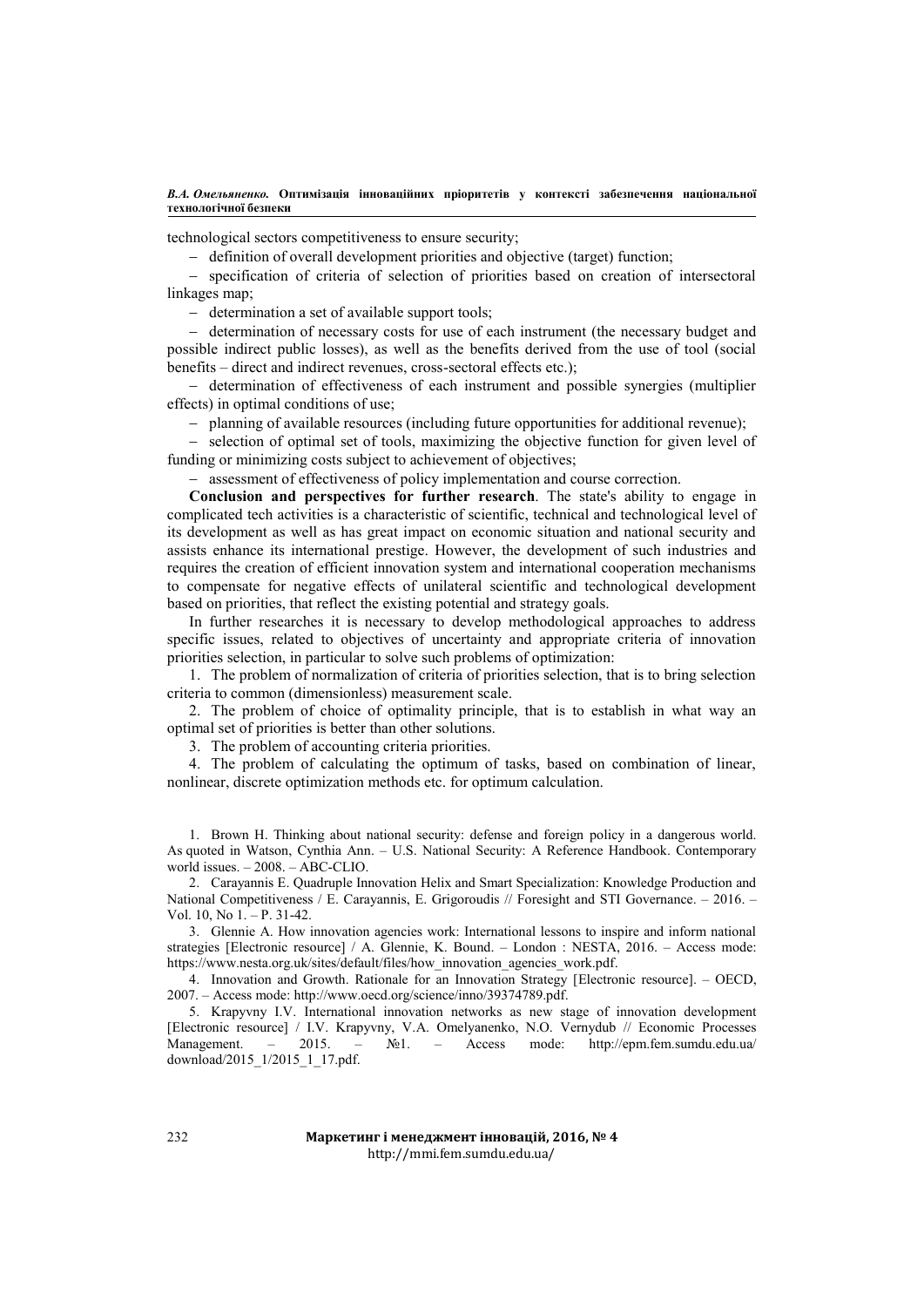#### **Розділ 3 Інноваційний менеджмент**

6. National Research Prioritisation Exercise: First Progress Report. – NRPE, 2014. – 100 p.

7. Omelyanenko V.A. Analysis of Potential of International Inter-Cluster Cooperation in High-Tech Industries / V.A. Omelyanenko // International Journal of Econometrics and Financial Management. – 2014. – Vol. 2, No 4. – P. 141-147.

8. The Global Innovation Index 2015: Effective Innovation Policies for Development. – Cornell University, INSEAD and WIPO, Fontainebleau, Ithaca, and Geneva, 2015. – 453 p.

9. Омельяненко В.А. Міжнародний фактор забезпечення технологічної безпеки держави / В.А. Омельяненко, ОВ. Прокопенко // Економічна безпека держави: міждисциплінарний підхід: колективна монографія / за наук. ред. д.е.н., проф. Хлобистова Є.В. – Черкаси, 2013. – С. 89-98.

10. Омельяненко В.А. Міжнародний аспект забезпечення економічної безпеки космічної галузі [Electronic resource] / В.А. Омельяненко // Міжнародна науково-практична інтернетконференція «Інвестиційно-інноваційна складова фінансово-економічної безпеки на національному, регіональному та мікрорівні в контексті сталого розвитку», КНУТД, 2015. – Access mode: http://knutd.com.ua/ourpublikation/533/683/6927/.

1. Brown, H. (1983). Thinking about national security: defense and foreign policy in a dangerous world. As quoted in Watson, Cynthia Ann (2008). *[U.S. National Security: A Reference Handbook](https://books.google.com/books?id=KnlIR4YO2vsC)*. *Contemporary world issues*. ABC-CLIO [in English].

2. Carayannis, E., & Grigoroudis, E. (2016). Quadruple Innovation Helix and Smart Specialization: Knowledge Production and National Competitiveness. *Foresight and STI Governance*, *Vol. 10, 1*, 31-42 [in English].

3. Glennie, A., & Bound, K. (2016). How innovation agencies work: International lessons to inspire and inform national strategies. London: NESTA. *www.nesta.org.uk.* Retrieved from [https://www.nesta.org.uk/sites/default/files/how\\_innovation\\_agencies\\_work.pdf](https://www.nesta.org.uk/sites/default/files/how_innovation_agencies_work.pdf) [in English].

4. Innovation and Growth. Rationale for an Innovation Strategy. OECD. (2007). *oecd.org*. Retrieved from http://www.oecd.org/science/inno/39374789.pdf [in English].

5. Krapyvny, I.V., Omelyanenko, V.A., Vernydub, N.O. (2015). International innovation networks as new stage of innovation development. *Economic Processes Management*, *1*. Retrieved from [http://epm.fem.sumdu.edu.ua/download/2015\\_1/2015\\_1\\_17.pdf](http://epm.fem.sumdu.edu.ua/download/2015_1/2015_1_17.pdf) [in English].

6. *National Research Prioritisation Exercise: First Progress Report.* (2014). NRPE [in English].

7. Omelyanenko, V.A. (2014). Analysis of Potential of International Inter-Cluster Cooperation in High-Tech Industries. *International Journal of Econometrics and Financial Management*, *Vol. 2, 4*, 141-147 [in English].

8. *The Global Innovation Index 2015: Effective Innovation Policies for Development.* (2015). Cornell University, INSEAD and WIPO Fontainebleau, Ithaca, and Geneva [in English].

9. Omelyanenko, V.A., & Prokopenko, O.V. (2013). Mizhnarodniy faktor zabezpechennia tehnologichnoi bezpeki derzhavi [International factor of state technological security]. *Ekonomichna bezpeka derzhavy: mizhdyscyplinarny pidhid – Economic security of the state: an interdisciplinary approach.* (pp. 89–98). Cherkasy [in Ukrainian].

10. Omelyanenko, V.A. (2015). Mizhnarodnyi aspekt zabezpechennia ekonomichnoi bezpeky kosmichnoi galuzi [The international aspect of economic security of space industry]. *Proceedings of the International Scientific and Practical E-Conference. Investytsiino-innovatsiina skladova finansovoekonomichnoi bezpeky na nacionalnomu, regionalnomu ta mikrorivni v konteksti stalogo rozvytku – Investment and innovation component of economic and financial security at national, regional and micro level in the context of sustainable development*. Kyiv: KNUTD. Retrieved from <http://knutd.com.ua/ourpublikation/533/683/6927/>[in Ukrainian].

*В.А. Омельяненко*, канд. екон. наук, асистент кафедри економічної теорії, м.н.с., Сумський державний університет (м. Суми, Україна)

> **Маркетинг і менеджмент інновацій, 2016, № 4** http://mmi.fem.sumdu.edu.ua/